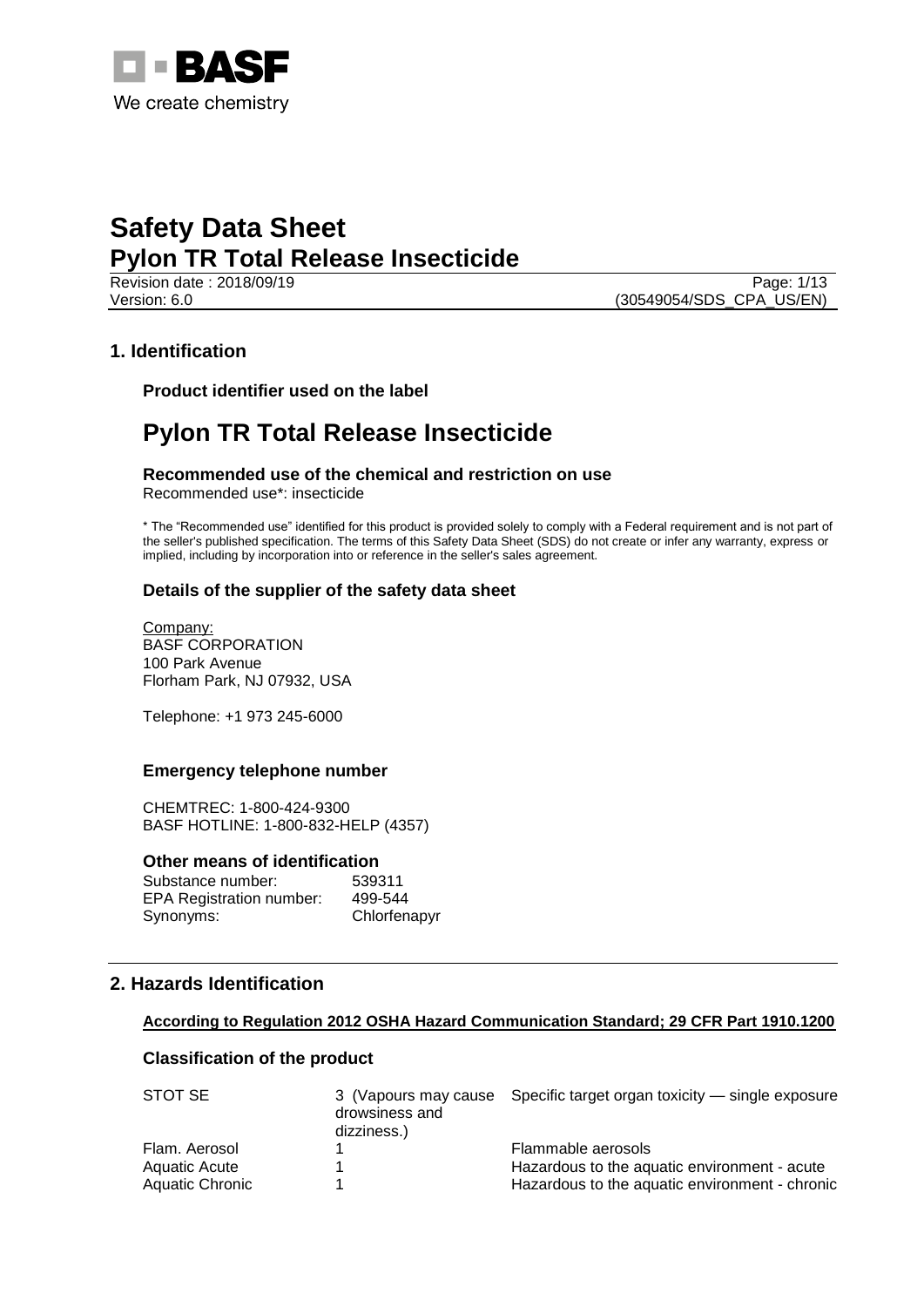Revision date : 2018/09/19<br>
Version: 6.0<br>
Version: 6.0<br>
(30549054/SDS\_CPA\_US/EN) (30549054/SDS\_CPA\_US/EN)

# **Label elements**



Signal Word: Danger

| <b>Hazard Statement:</b>               |                                                                                                   |
|----------------------------------------|---------------------------------------------------------------------------------------------------|
| H <sub>222</sub>                       | Extremely flammable aerosol.                                                                      |
| H336                                   | May cause drowsiness or dizziness.                                                                |
| H400                                   | Very toxic to aquatic life.                                                                       |
| H410                                   | Very toxic to aquatic life with long lasting effects.                                             |
| H <sub>229</sub>                       | Pressurized container: May burst if heated.                                                       |
| Precautionary Statements (Prevention): |                                                                                                   |
| P210                                   | Keep away from heat, hot surfaces, sparks, open flames and other<br>ignition sources. No smoking. |
| P273                                   | Avoid release to the environment.                                                                 |
| P271                                   | Use only outdoors or in a well-ventilated area.                                                   |
| P261                                   | Avoid breathing dust/fume/gas/mist/vapours/spray.                                                 |
| P211                                   | Do not spray on an open flame or other ignition source.                                           |
| P <sub>251</sub>                       | Do not pierce or burn, even after use.                                                            |
| Precautionary Statements (Response):   |                                                                                                   |
| P312                                   | Call a POISON CENTER or doctor/physician if you feel unwell.                                      |
| P304 + P340                            | IF INHALED: Remove person to fresh air and keep comfortable for<br>breathing.                     |
| P391                                   | Collect spillage.                                                                                 |
| Precautionary Statements (Storage):    |                                                                                                   |
| P403 + P233                            | Store in a well-ventilated place. Keep container tightly closed.                                  |
| P410 + P412                            | Protect from sunlight. Do no expose to temperatures exceeding 50°C/<br>$122^{\circ}$ F.           |
| P405                                   | Store locked up.                                                                                  |
| Precautionary Statements (Disposal):   |                                                                                                   |
| P <sub>501</sub>                       | Dispose of contents/container to hazardous or special waste collection<br>point.                  |

# **Hazards not otherwise classified**

Labeling of special preparations (GHS): Contains: 95 % m/m flammable components The following percentage of the mixture consists of components(s) with unknown hazards regarding the acute toxicity: 50 - 51 % dermal The following percentage of the mixture consists of components(s) with unknown hazards regarding the acute toxicity: 50 - 51 % oral The following percentage of the mixture consists of components(s) with unknown hazards regarding the acute toxicity: 50 - 51 % Inhalation - vapour The following percentage of the mixture consists of components(s) with unknown hazards regarding the acute toxicity: 50 - 51 % Inhalation - mist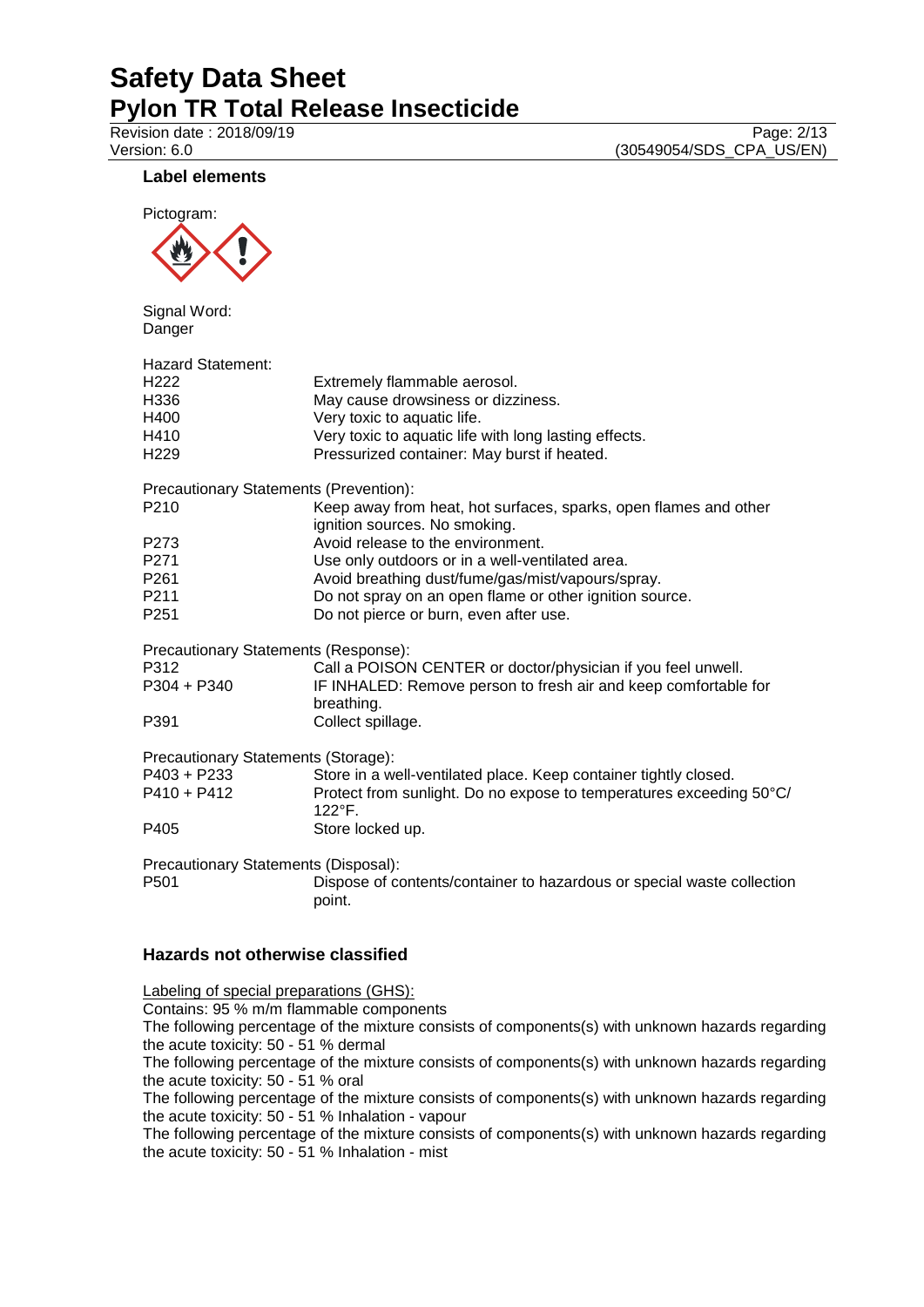Revision date : 2018/09/19 Page: 3/13

# **3. Composition / Information on Ingredients**

# **According to Regulation 2012 OSHA Hazard Communication Standard; 29 CFR Part 1910.1200**

|--|

67-64-1 25.0 - 50.0% Acetone

**CAS Number Weight % Chemical name**

4.5 % Chlorfenapyr

68476-86-8 50.0 - 75.0% Petroleum gases, liquefied, sweetened

# **4. First-Aid Measures**

### **Description of first aid measures**

#### **General advice:**

First aid personnel should pay attention to their own safety. If the patient is likely to become unconscious, place and transport in stable sideways position (recovery position). Immediately remove contaminated clothing.

### **If inhaled:**

Keep patient calm, remove to fresh air, seek medical attention.

Call a poison control center or physician for treatment advice.

### **If on skin:**

Wash thoroughly with soap and water.

Call a poison control center or physician for treatment advice.

### **If in eyes:**

Wash affected eyes for at least 15 minutes under running water with eyelids held open, consult an eye specialist.

### **If swallowed:**

Immediately rinse mouth and then drink 200-300 ml of water, seek medical attention.

If swallowed, seek medical advice immediately and show this container or label. Do not induce vomiting unless told to by a poison control center or doctor. Call a poison control center or physician for treatment advice. Take patient to hospital immediately. Medical monitoring for at least 7 days.

# **Most important symptoms and effects, both acute and delayed**

Symptoms: The most important known symptoms and effects are described in the labelling (see section 2) and/or in section 11., Further symptoms and / or effects are not known so far Symptoms of poisoning may only appear after several hours or several days. Hazards: Vomiting may cause aspiration pneumonia due to the ingredients.

### **Indication of any immediate medical attention and special treatment needed**

Note to physician

Treatment: Treat according to symptoms (decontamination, vital functions), no known specific antidote. Aspiration of this product during induced emesis can result in lung injury. If evacuation of stomach contents is considered necessary, use method least likely to cause aspiration, such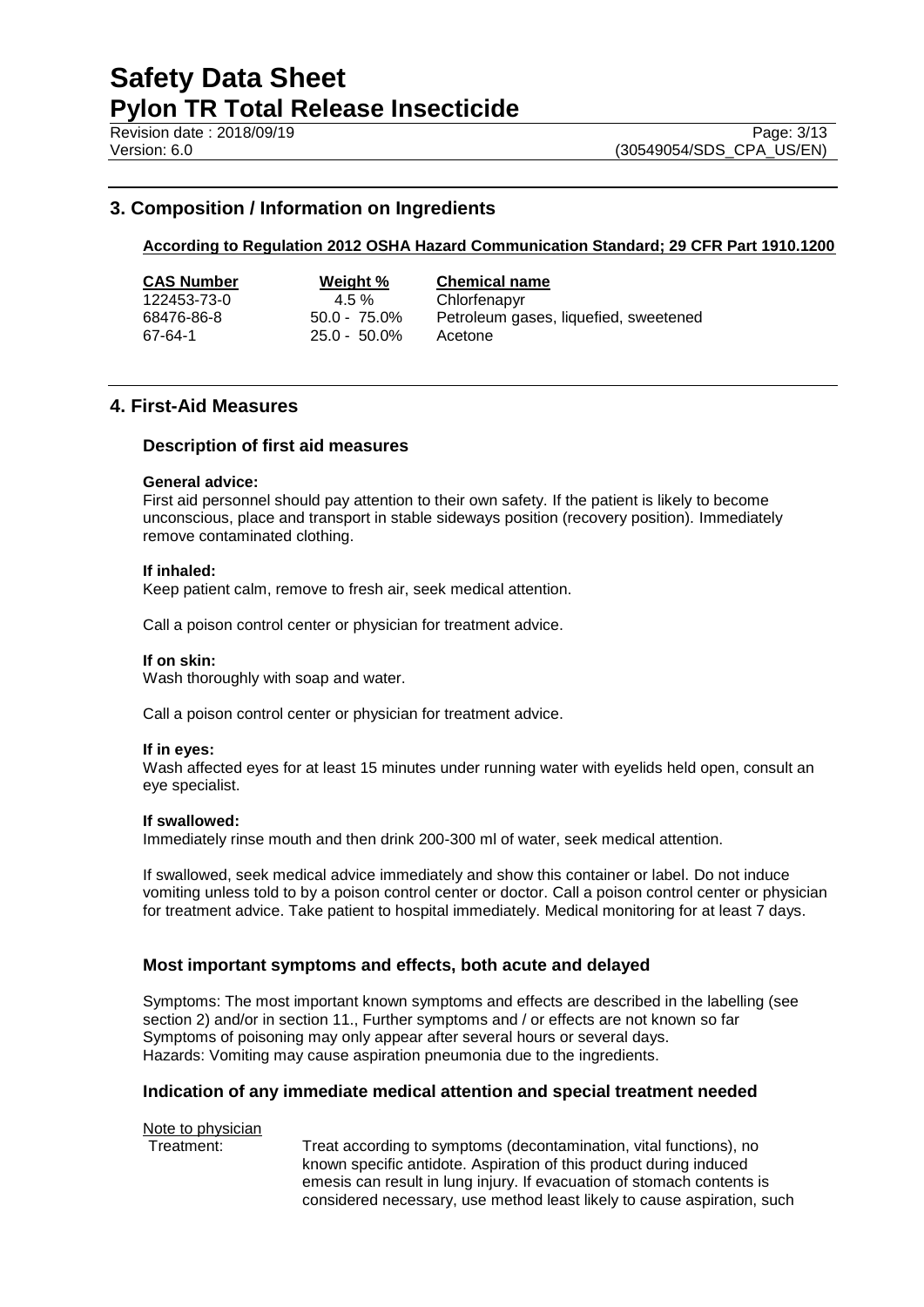Revision date : 2018/09/19 Page: 4/13

Version: 6.0 (30549054/SDS\_CPA\_US/EN)

as gastric lavage after endotracheal intubation.

# **5. Fire-Fighting Measures**

# **Extinguishing media**

Suitable extinguishing media: foam, dry powder, carbon dioxide

# **Special hazards arising from the substance or mixture**

Hazards during fire-fighting:

carbon monoxide, carbon dioxide, nitrogen dioxide, nitrogen oxide, Hydrogen chloride, hydrogen fluoride, halogenated hydrocarbons, hydrogen bromide, halogenated compounds, hydrocarbons The substances/groups of substances mentioned can be released in case of fire. Aerosol container contains flammable gas under pressure. Risk of explosion at excessive temperatures.

# **Advice for fire-fighters**

Protective equipment for fire-fighting: Firefighters should be equipped with self-contained breathing apparatus and turn-out gear.

### **Further information:**

Evacuate area of all unnecessary personnel. Contain contaminated water/firefighting water. Do not allow to enter drains or waterways.

# **6. Accidental release measures**

### **Personal precautions, protective equipment and emergency procedures**

Take appropriate protective measures. Clear area. Shut off source of leak only under safe conditions. Extinguish sources of ignition nearby and downwind. Ensure adequate ventilation. Wear suitable personal protective clothing and equipment.

### **Environmental precautions**

Do not discharge into the subsoil/soil. Do not discharge into drains/surface waters/groundwater. Contain contaminated water/firefighting water. A spill of or in excess of the reportable quantity requires notification to state, local and national emergency authorities. This product is regulated by CERCLA ('Superfund').

### **Methods and material for containment and cleaning up**

Dike spillage. Pick up with suitable absorbent material. Spilled substance/product should be recovered and applied according to label rates whenever possible. If application of spilled substance/product is not possible, then spills should be contained, solidified, and placed in suitable containers for disposal. After decontamination, spill area can be washed with water. Collect wash water for approved disposal.

# **7. Handling and Storage**

# **Precautions for safe handling**

RECOMMENDATIONS ARE FOR MANUFACTURING, COMMERCIAL BLENDING, AND PACKAGING WORKERS. PESTICIDE APPLICATORS & WORKERS must refer to the Product Label and Directions for Use attached to the product. Provide good ventilation of working area (local exhaust ventilation if necessary). Keep away from sources of ignition - No smoking. Keep container tightly sealed. Protect against heat. Handle and open container with care. Do not open until ready to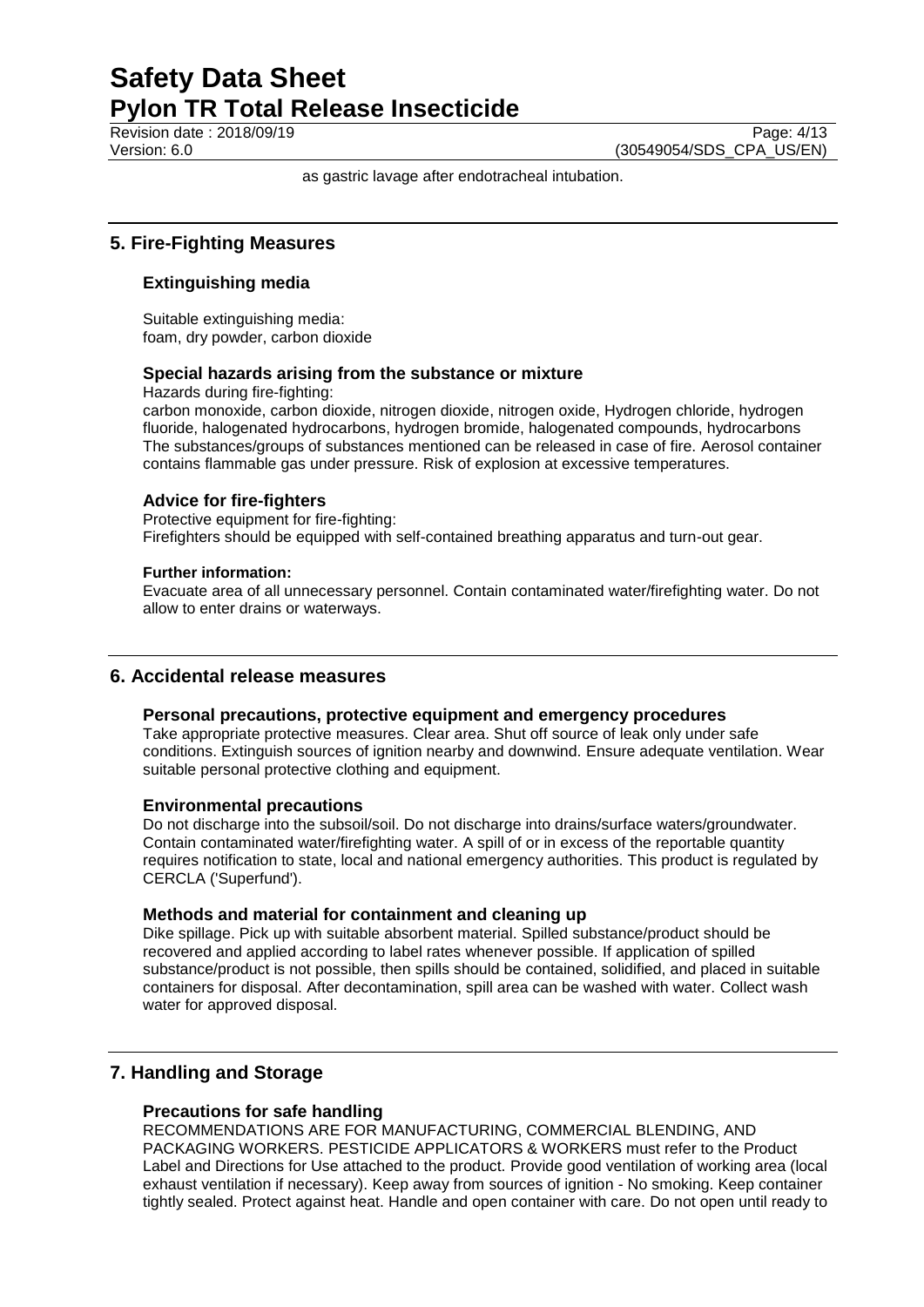Revision date : 2018/09/19 Page: 5/13

Version: 6.0 (30549054/SDS\_CPA\_US/EN)

use. Once container is opened, content should be used as soon as possible. Provide means for controlling leaks and spills. Follow label warnings even after container is emptied. The substance/ product may be handled only by appropriately trained personnel. Avoid all direct contact with the substance/product. Avoid contact with the skin, eyes and clothing. Avoid inhalation of dusts/mists/vapours. Wear suitable personal protective clothing and equipment.

Protection against fire and explosion:

The relevant fire protection measures should be noted. Fire extinguishers should be kept handy. Avoid all sources of ignition: heat, sparks, open flame. Avoid extreme heat. Ground all transfer equipment properly to prevent electrostatic discharge. Electrostatic discharge may cause ignition.

# **Conditions for safe storage, including any incompatibilities**

Segregate from foods and animal feeds.

Further information on storage conditions: Protect containers from physical damage. Store in a cool, dry, well-ventilated area. Avoid all sources of ignition: heat, sparks, open flame. Protect from temperatures above: 130 °F Explosive at or above indicated temperature.

# **8. Exposure Controls/Personal Protection**

### **Users of a pesticidal product should refer to the product label for personal protective equipment requirements.**

### **Components with occupational exposure limits**

| Acetone | OSHA PEL         | PEL 1,000 ppm 2,400 mg/m3; STEL value<br>1,000 ppm $2,400 \text{ mg/m}$ 3; TWA value 750 ppm |
|---------|------------------|----------------------------------------------------------------------------------------------|
|         |                  | $1.800 \text{ ma/m}3$ :                                                                      |
|         | <b>ACGIH TLV</b> | TWA value 250 ppm; STEL value 500 ppm;                                                       |

### **Advice on system design:**

Whenever possible, engineering controls should be used to minimize the need for personal protective equipment.

### **Personal protective equipment**

### **RECOMMENDATIONS FOR MANUFACTURING, COMMERCIAL BLENDING, AND PACKAGING WORKERS:**

### **Respiratory protection:**

Wear respiratory protection if ventilation is inadequate. Wear a NIOSH-certified (or equivalent) organic vapour/particulate respirator. For situations where the airborne concentrations may exceed the level for which an air purifying respirator is effective, or where the levels are unknown or Immediately Dangerous to Life or Health (IDLH), use NIOSH-certified full facepiece pressure demand self-contained breathing apparatus (SCBA) or a full facepiece pressure demand supplied-air respirator (SAR) with escape provisions.

### **Hand protection:**

Chemical resistant protective gloves, Protective glove selection must be based on the user's assessment of the workplace hazards.

### **Eye protection:**

Safety glasses with side-shields. Tightly fitting safety goggles (chemical goggles). Wear face shield if splashing hazard exists.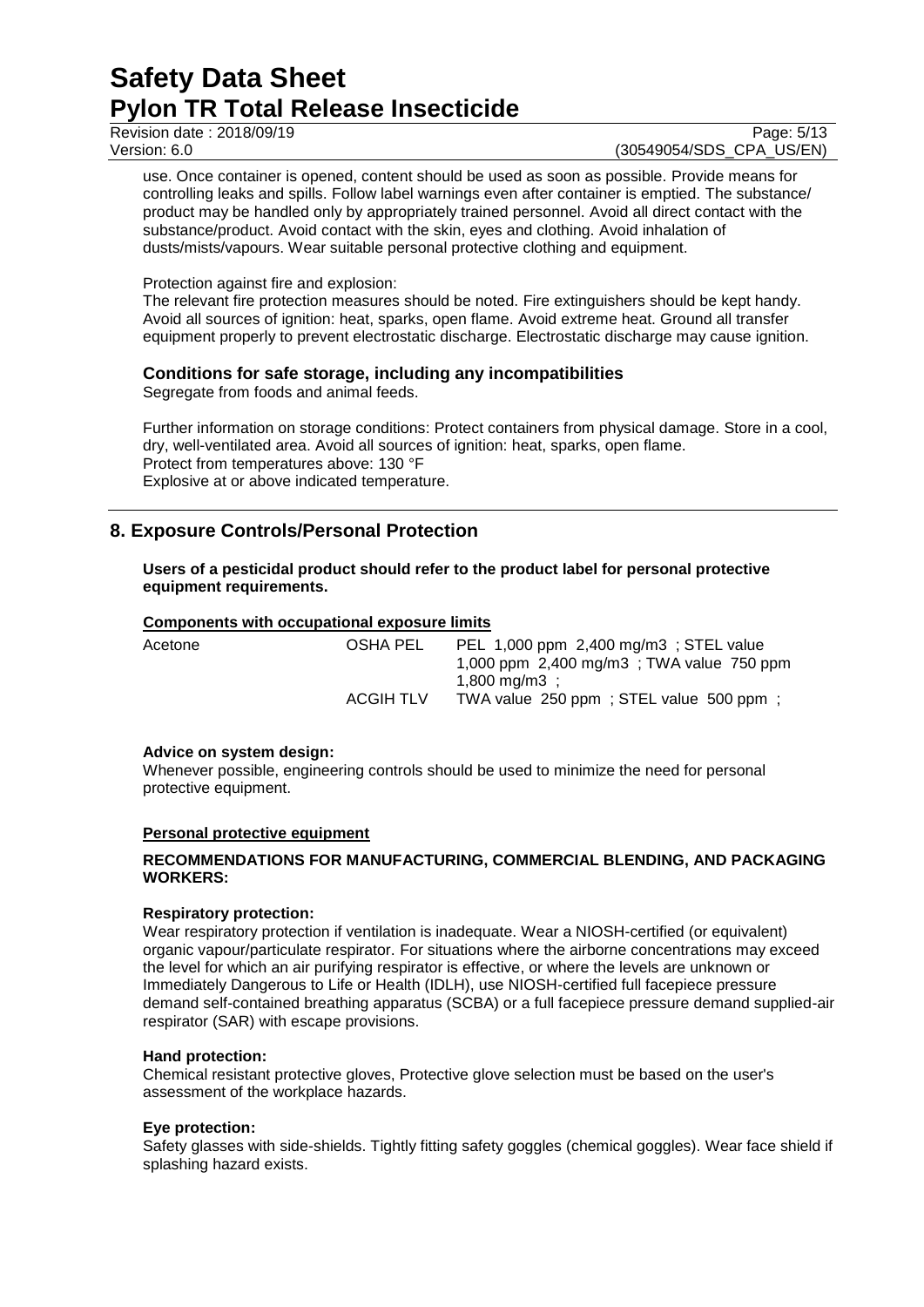### **Body protection:**

Body protection must be chosen depending on activity and possible exposure, e.g. head protection, apron, protective boots, chemical-protection suit.

### **General safety and hygiene measures:**

RECOMMENDATIONS FOR MANUFACTURING, COMMERCIAL BLENDING, AND PACKAGING WORKERS Wear long sleeved work shirt and long work pants in addition to other stated personal protective equipment. Work place should be equipped with a shower and an eye wash. Handle in accordance with good industrial hygiene and safety practice. Keep away from food, drink and animal feeding stuffs. Store work clothing separately.

# **9. Physical and Chemical Properties**

| Form:                       | aerosol                                                      |
|-----------------------------|--------------------------------------------------------------|
| Odour:                      | of acetone                                                   |
| Odour threshold:            | Not determined due to potential health hazard by inhalation. |
| Colour:                     | dark amber                                                   |
| pH value:                   | approx. 7 - 9                                                |
|                             | (23.8 °C)                                                    |
| Melting point:              | approx. -95 °C                                               |
|                             | Information applies to the solvent.                          |
| Boiling point:              | approx. 56 °C                                                |
|                             | Information applies to the solvent.                          |
| Flash point:                | approx. - 104 °C                                             |
|                             | Information applies to the propellant.                       |
| Flammability:               | Extremely flammable.                                         |
| Ignition distance test for  | $>18$ in                                                     |
| spray aerosols:             | no flashback                                                 |
| NFPA 30B flammability:      | Level 3 Aerosol                                              |
| Lower explosion limit:      | As a result of our experience with this                      |
|                             | product and our knowledge of its                             |
|                             | composition we do not expect any                             |
|                             | hazard as long as the product is used                        |
|                             | appropriately and in accordance with                         |
|                             | the intended use.                                            |
| Upper explosion limit:      | As a result of our experience with this                      |
|                             | product and our knowledge of its                             |
|                             | composition we do not expect any                             |
|                             | hazard as long as the product is used                        |
|                             | appropriately and in accordance with                         |
|                             | the intended use.                                            |
| Vapour pressure:            | approx. 246 hPa                                              |
|                             | (20 °C)                                                      |
|                             | Information applies to the solvent.                          |
| Density:                    | approx. 0.83 g/cm3                                           |
|                             | (20 °C)                                                      |
| Vapour density:             | not applicable                                               |
| Partitioning coefficient n- | not applicable                                               |
| octanol/water (log Pow):    |                                                              |
| Thermal decomposition:      | carbon monoxide, carbon dioxide, nitrogen dioxide, nitrogen  |
|                             | oxide, Hydrogen chloride, hydrogen fluoride, halogenated     |
|                             | hydrocarbons, To be archived: Hydrocarbons                   |
|                             | Stable at ambient temperature. If product is heated above    |
|                             | decomposition temperature toxic vapours may be released. To  |
|                             | avoid thermal decomposition, do not overheat.                |
| Viscosity, dynamic:         | 0.43 mPa.s                                                   |
|                             | (21.3 °C)                                                    |
| Solubility in water:        | dispersible                                                  |
|                             |                                                              |

Revision date : 2018/09/19<br>
Version: 6.0 (30549054/SDS\_CPA\_US/EN) (30549054/SDS\_CPA\_US/EN)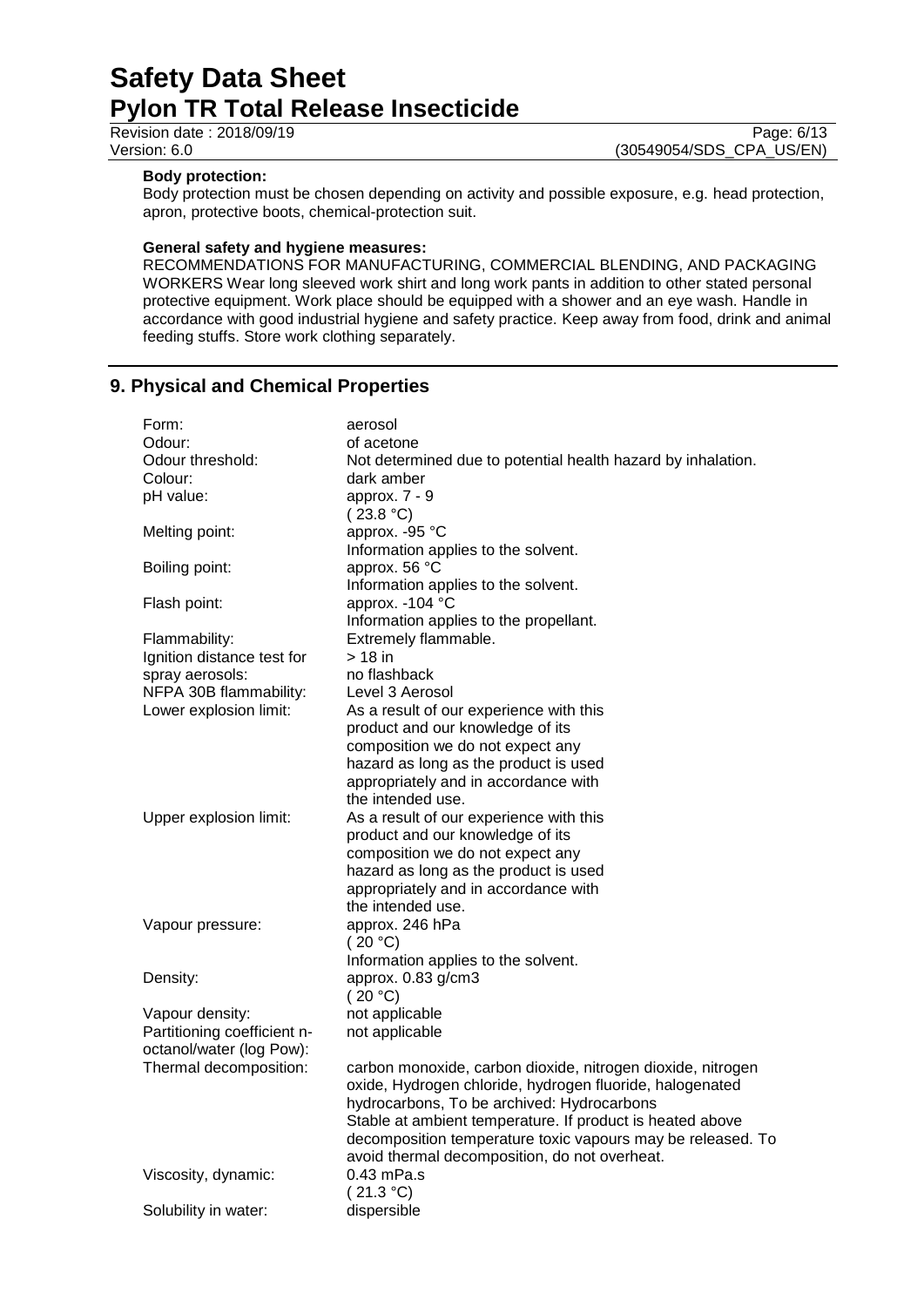Revision date : 2018/09/19<br>
Version: 6.0 (30549054/SDS\_CPA\_US/EN) (30549054/SDS\_CPA\_US/EN)

Evaporation rate: not applicable<br>Other Information: The Recessary, if

If necessary, information on other physical and chemical parameters is indicated in this section.

# **10. Stability and Reactivity**

# **Reactivity**

No hazardous reactions if stored and handled as prescribed/indicated.

Oxidizing properties:

Based on its structural properties the product is not classified as oxidizing.

# **Chemical stability**

The product is stable if stored and handled as prescribed/indicated.

# **Possibility of hazardous reactions**

The product is chemically stable.

# **Conditions to avoid**

See MSDS section 7 - Handling and storage.

### **Incompatible materials**

strong acids, strong oxidizing agents, strong bases

# **Hazardous decomposition products**

Decomposition products:

No hazardous decomposition products if stored and handled as prescribed/indicated., Prolonged thermal loading can result in products of degradation being given off.

Thermal decomposition:

Possible thermal decomposition products: carbon monoxide, carbon dioxide, nitrogen dioxide, nitrogen oxide, Hydrogen chloride, hydrogen fluoride, halogenated hydrocarbons, To be archived: Hydrocarbons Stable at ambient temperature. If product is heated above decomposition temperature toxic vapours may be released. To avoid thermal decomposition, do not overheat.

# **11. Toxicological information**

# **Primary routes of exposure**

Routes of entry for solids and liquids are ingestion and inhalation, but may include eye or skin contact. Routes of entry for gases include inhalation and eye contact. Skin contact may be a route of entry for liquefied gases.

# **Acute Toxicity/Effects**

# Acute toxicity

Assessment of acute toxicity: Relatively nontoxic after single ingestion. Relatively nontoxic after short-term skin contact. Relatively nontoxic after short-term inhalation.

**Oral** Type of value: LD50 Species: rat (female) Value: > 5,000 mg/kg No mortality was observed.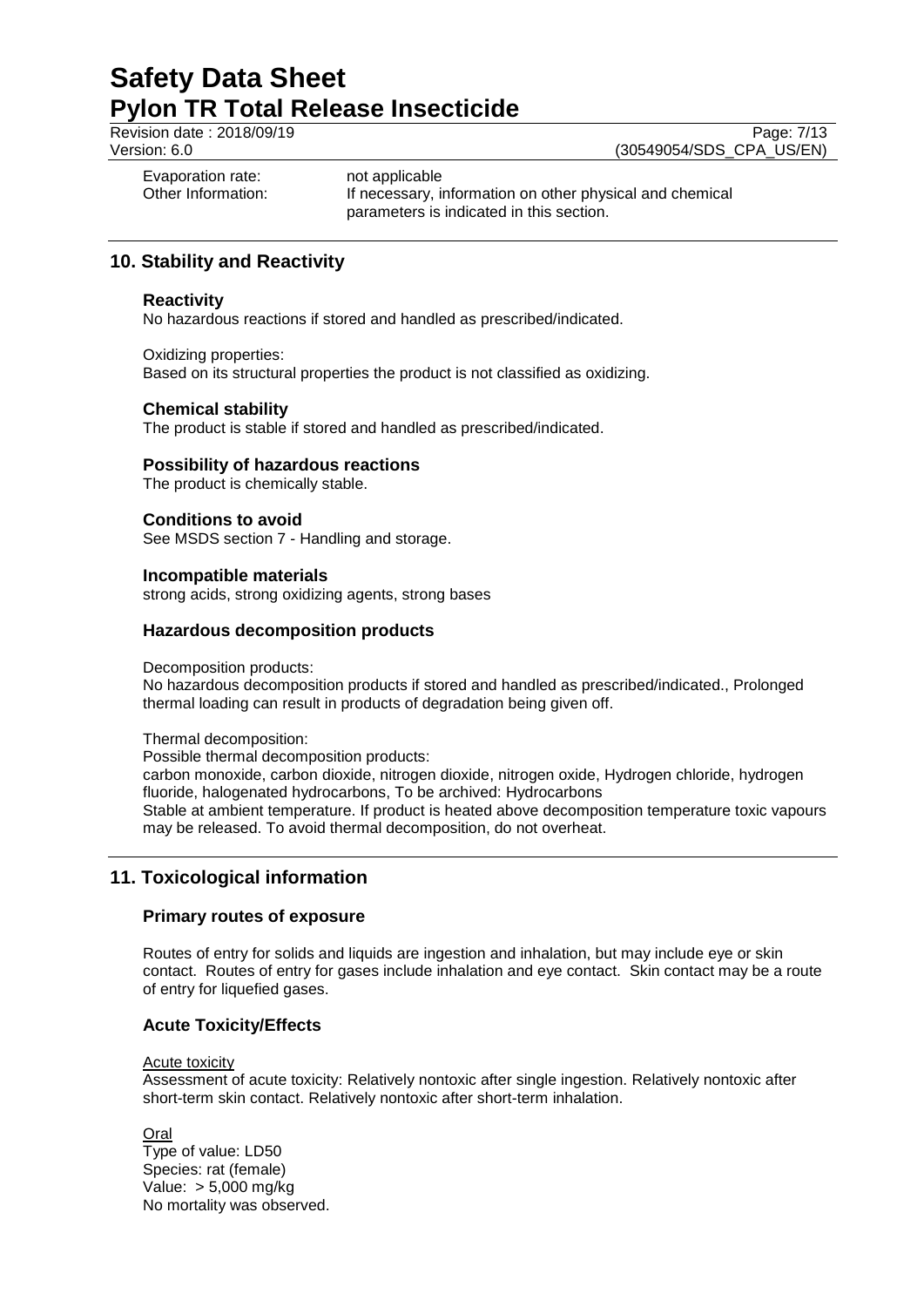Revision date : 2018/09/19 Page: 8/13

Version: 6.0 (30549054/SDS\_CPA\_US/EN)

Inhalation Type of value: LC50 Species: rat (male/female) Value: > 2.05 mg/l Exposure time: 4 h An aerosol was tested. No mortality was observed.

Dermal Type of value: LD50 Species: rat (male/female) Value: > 5,000 mg/kg

Assessment other acute effects Assessment of STOT single: Possible narcotic effects (drowsiness or dizziness).

The product has not been tested. The statement has been derived from the properties of the individual components.

Irritation / corrosion Assessment of irritating effects: May cause slight irritation to the skin. Causes substantial but temporary eye injury.

Skin Species: rabbit Result: Slightly irritating.

Eye Species: rabbit Result: Slightly irritating.

**Sensitization** Assessment of sensitization: Skin sensitizing effects were not observed in animal studies.

Buehler test Species: guinea pig Result: Skin sensitizing effects were not observed in animal studies.

# **Chronic Toxicity/Effects**

### Repeated dose toxicity

Assessment of repeated dose toxicity: The product has not been tested. The statement has been derived from the properties of the individual components.

### *Information on: Acetone*

*Assessment of repeated dose toxicity: The substance may cause damage to the testes after repeated ingestion of high doses, as shown in animal studies. The substance may cause damage to the hematological system after repeated ingestion of high doses. The substance may cause damage to the kidney after repeated ingestion of high doses, as shown in animal studies.* ----------------------------------

### Genetic toxicity

Assessment of mutagenicity: The product has not been tested. The statement has been derived from the properties of the individual components. Mutagenicity tests revealed no genotoxic potential.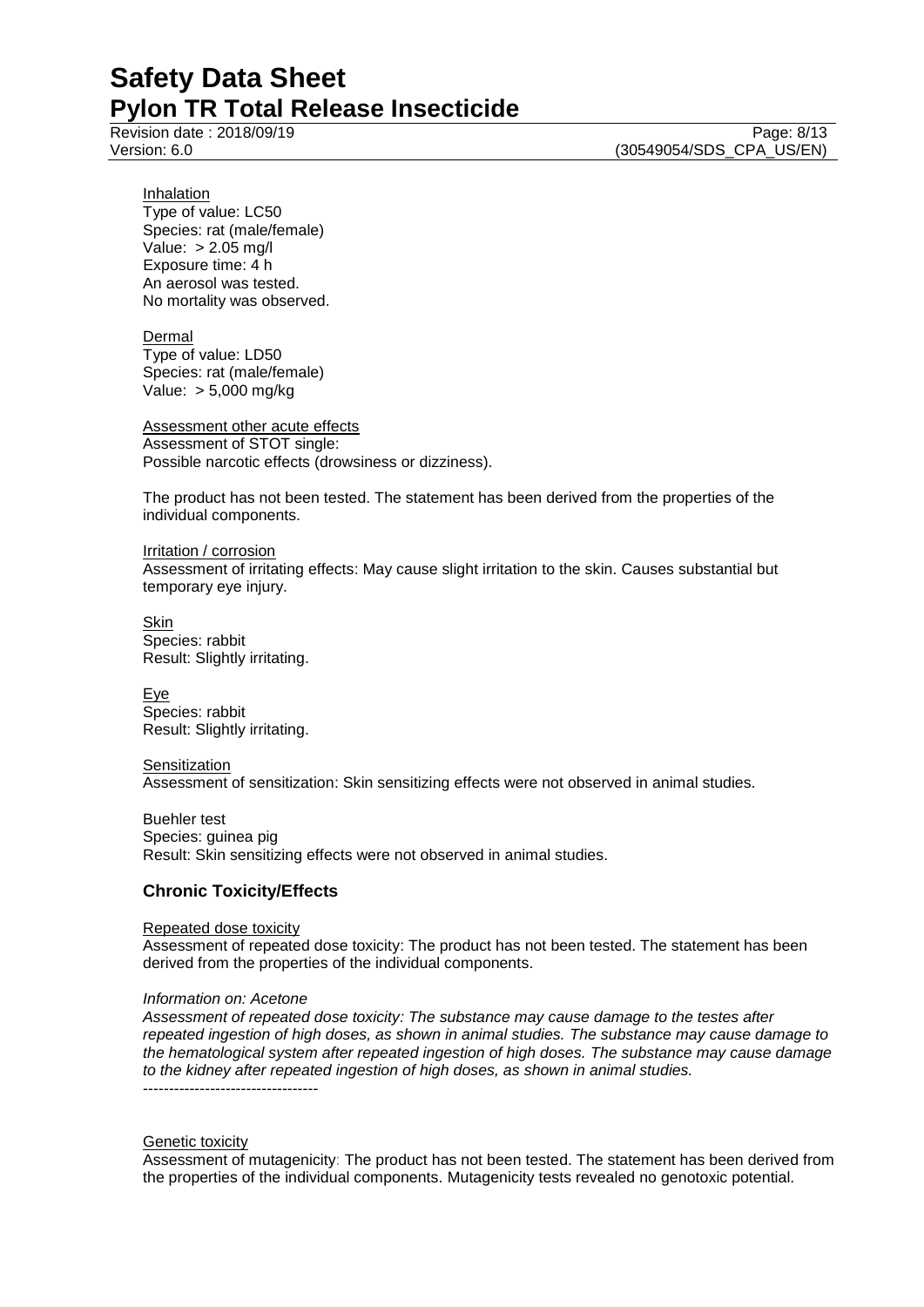Revision date : 2018/09/19 Page: 9/13

Version: 6.0 (30549054/SDS\_CPA\_US/EN)

#### **Carcinogenicity**

Assessment of carcinogenicity: The product has not been tested. The statement has been derived from the properties of the individual components. The results of various animal studies gave no indication of a carcinogenic effect.

#### Reproductive toxicity

Assessment of reproduction toxicity: The product has not been tested. The statement has been derived from the properties of the individual components.

#### *Information on: chlorfenapyr*

*Assessment of reproduction toxicity: The results of animal studies gave no indication of a fertility impairing effect.*

#### *Information on: Acetone*

----------------------------------

*Assessment of reproduction toxicity: As shown in animal studies, the product may cause damage to the testes after repeated high exposures that cause other toxic effects.*

#### **Teratogenicity**

Assessment of teratogenicity: The product has not been tested. The statement has been derived from the properties of the individual components. Animal studies gave no indication of a developmental toxic effect at doses that were not toxic to the parental animals.

#### Other Information

Misuse can be harmful to health.

Has a degreasing effect on skin.

Sweating and accompanying fever, digestive problems, emesis and diarrhea are common initial clinical signs of oral ingestion. Subsequent symptoms may include tremor and convulsions, tachycardia, muscle stiffness and weakness of limbs (sometimes leading to paralysis), hepatic and renal dysfunction, pancreatitis, drowsiness and sudden disturbance of consciousness, followed by coma.

### **Symptoms of Exposure**

The most important known symptoms and effects are described in the labelling (see section 2) and/or in section 11., Further symptoms and / or effects are not known so far Symptoms of poisoning may only appear after several hours or several days.

# **12. Ecological Information**

### **Toxicity**

Aquatic toxicity Assessment of aquatic toxicity: Very toxic (acute effect) to aquatic organisms.

Toxicity to fish

*Information on: chlorfenapyr LC50 (96 h) 0.00744 mg/l, Oncorhynchus mykiss*

*Information on: Acetone LC50 (96 h) 6,210 mg/l, Pimephales promelas (OECD 203; ISO 7346; 84/449/EEC, C.1, Flow through.) The statement of the toxic effect relates to the analytically determined concentration. LC50 (96 h) 5,540 mg/l, Oncorhynchus mykiss (Fish test acute, static)*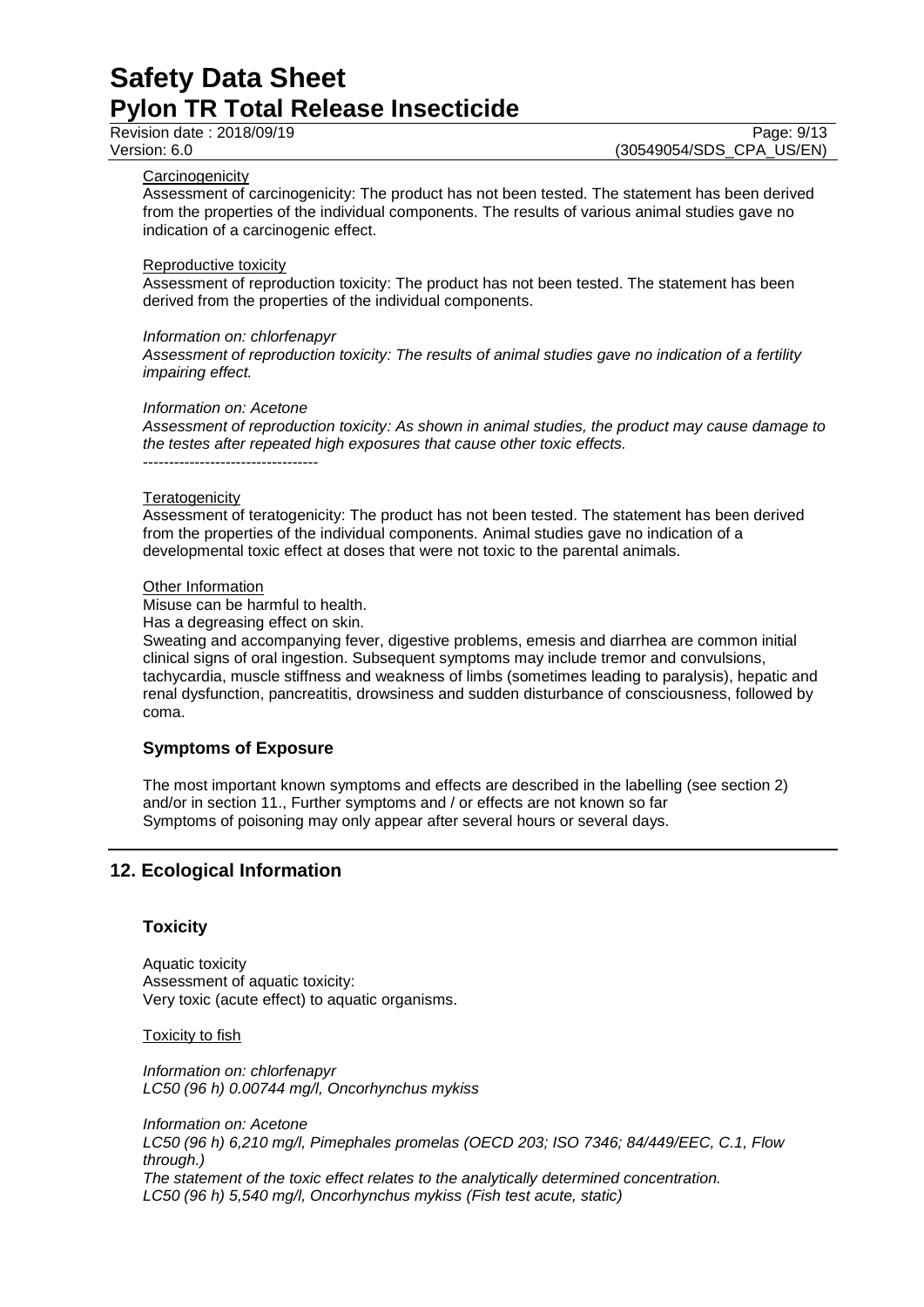Revision date : 2018/09/19 Page: 10/13 Version: 6.0 (30549054/SDS\_CPA\_US/EN)

*Nominal concentration.* ----------------------------------

Aquatic invertebrates

*Information on: chlorfenapyr EC50 (96 h) 0.00203 mg/l, Mysidopsis bahia (Directive 84/449/EEC, C.2)*

*Information on: Acetone LC50 (48 h) 8,800 mg/l, Daphnia pulex (Daphnia test acute, static) Nominal concentration. LC50 (24 h) 2,100 mg/l, Artemia salina (Daphnia test acute, static) Nominal concentration.* ----------------------------------

Aquatic plants

*Information on: chlorfenapyr EC50 (72 h) 0.132 mg/l, Desmodesmus subspicatus*

*Information on: Acetone Toxic limit concentration (8 d) 530 mg/l (biomass), Microcystis aeruginosa (DIN 38412 Part 9, static) Nominal concentration.* ----------------------------------

#### **Persistence and degradability**

Assessment biodegradation and elimination (H2O)

*Information on: chlorfenapyr*

*Not readily biodegradable (by OECD criteria).*

----------------------------------

#### **Bioaccumulative potential**

Bioaccumulation potential

*Information on: chlorfenapyr*

*Bioconcentration factor: 116, Cyprinus carpio Accumulation in organisms is not to be expected.* ----------------------------------

#### **Mobility in soil**

Assessment transport between environmental compartments

*Information on: chlorfenapyr*

*Following exposure to soil, adsorption to solid soil particles is probable, therefore contamination of groundwater is not expected.* ----------------------------------

### **Additional information**

Other ecotoxicological advice: Do not discharge product into the environment without control.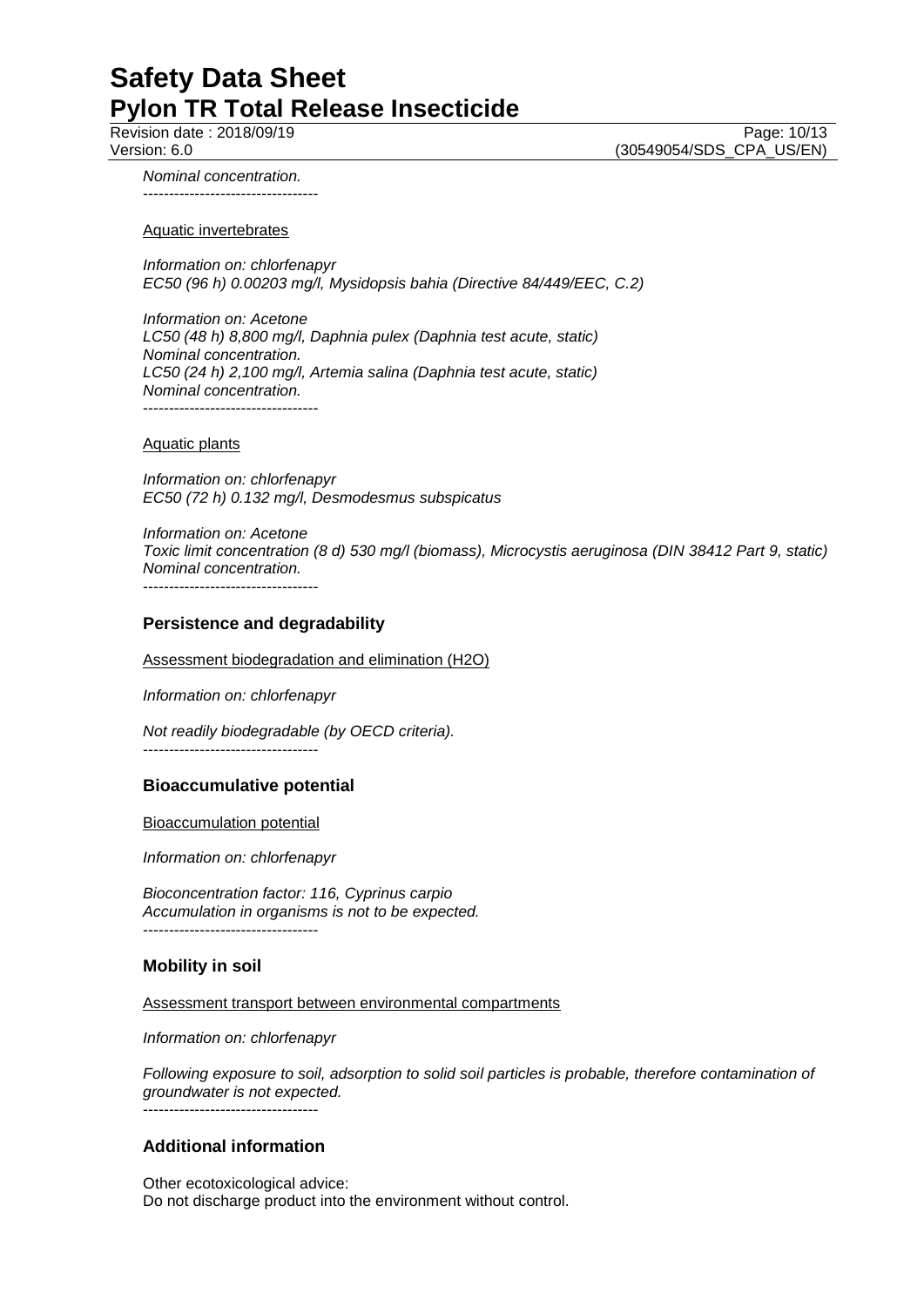Revision date : 2018/09/19 Page: 11/13

# **13. Disposal considerations**

### **Waste disposal of substance:**

Pesticide wastes are regulated. If pesticide wastes cannot be disposed of according to label instructions, contact the State Pesticide or Environmental Control Agency or the Hazardous Waste representative at the nearest EPA Regional Office for guidance.

#### **Container disposal:**

Do not cut, puncture, crush, or incinerate empty aerosol containers. Consult state or local disposal authorities for approved alternative procedures such as container recycling. Empty aerosol cans may meet the definition of RCRA D003. Consult local and/or regional EPA for further guidance.

# **14. Transport Information**

| <b>Land transport</b><br><b>USDOT</b>                                                      |                                                                                                           |
|--------------------------------------------------------------------------------------------|-----------------------------------------------------------------------------------------------------------|
| Hazard class:<br>ID number:<br>Hazard label:<br>Proper shipping name:                      | 2.1<br><b>UN 1950</b><br>2.1, EHSM<br><b>AEROSOLS</b>                                                     |
| Sea transport<br><b>IMDG</b>                                                               |                                                                                                           |
| Hazard class:<br>ID number:<br>Hazard label:<br>Marine pollutant:<br>Proper shipping name: | 2.1<br><b>UN 1950</b><br>2.1, EHSM<br>YES.<br>AEROSOLS (contains HYDROCARBON PROPELLENT,<br>CHLORFENAPYR) |
| Air transport<br><b>IATA/ICAO</b>                                                          |                                                                                                           |
| Hazard class:<br>ID number:<br>Hazard label:<br>Proper shipping name:                      | 2.1<br><b>UN 1950</b><br>2.1<br>AEROSOLS, FLAMMABLE                                                       |

#### **Further information**

DOT: This product may be classified as ORM-D (Consumer Commodity) or Limited Quantity. After 12/31/2020, ORM-D will not apply.

# **15. Regulatory Information**

### **Federal Regulations**

# **Registration status:**

Chemical TSCA, US blocked / not listed

Crop Protection TSCA, US released / exempt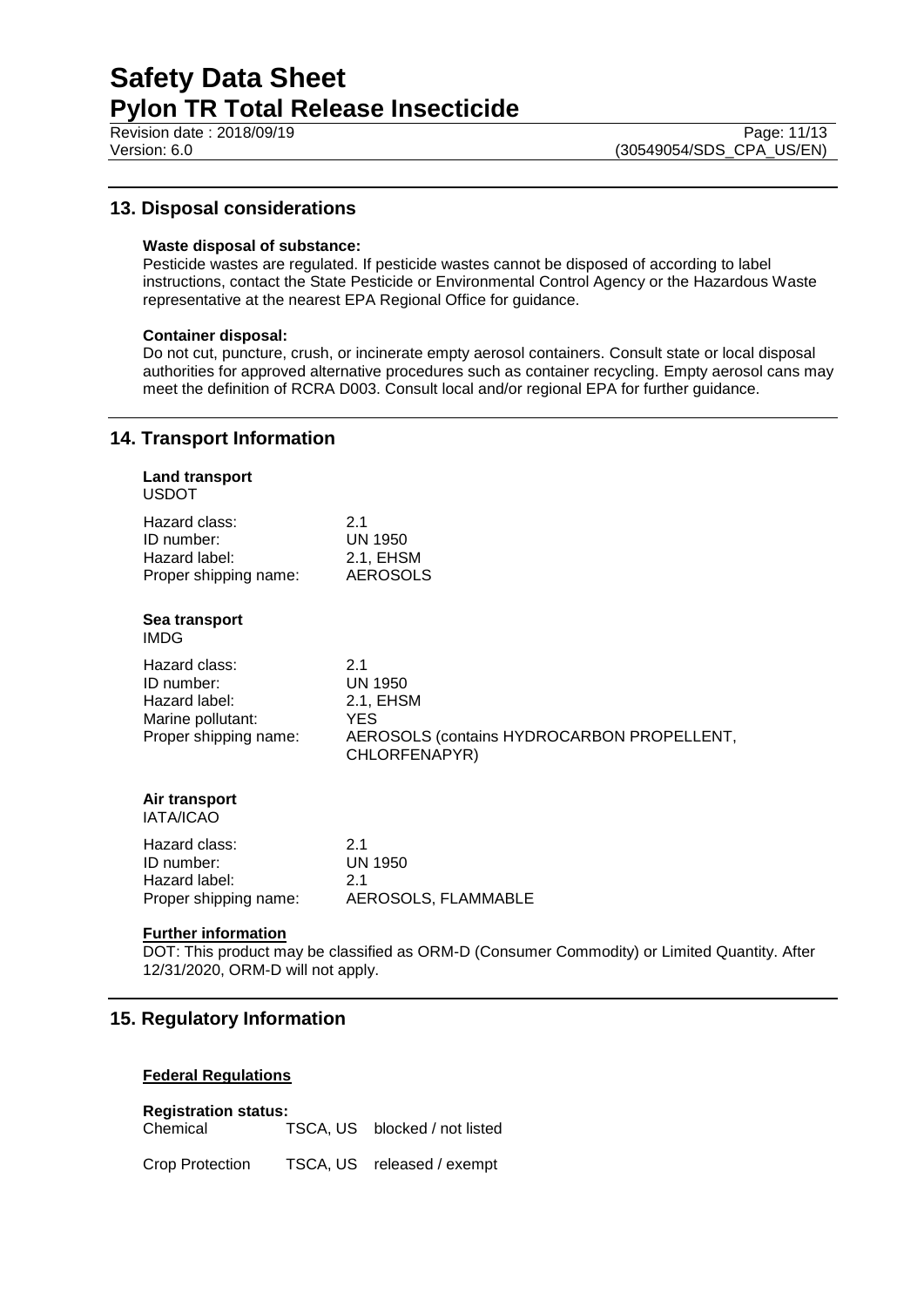Revision date : 2018/09/19 **Page: 12/13** Page: 12/13

Version: 6.0 (30549054/SDS\_CPA\_US/EN)

**EPCRA 311/312 (Hazard categories):** Refer to SDS section 2 for GHS hazard classes applicable for this product.

**CERCLA RQ CAS Number Chemical name** 5000 LBS 67-64-1 Acetone

## **State regulations**

| <b>State RTK</b> | <b>CAS Number</b> | <b>Chemical name</b> |
|------------------|-------------------|----------------------|
| <b>PA</b>        | 67-64-1           | Acetone              |
| MA               | 67-64-1           | Acetone              |
| NJ.              | 67-64-1           | Acetone              |

### **Labeling requirements under FIFRA**

This chemical is a pesticide product registered by the Environmental Protection Agency and is subject to certain labeling requirements under federal pesticide law. These requirements differ from the classification criteria and hazard information required for safety data sheets, and workplace labels of non-pesticide chemicals. Following is the hazard information as required on the pesticide label.

### WARNING:

Causes substantial but temporary eye injury. Do not get in eyes, on skin, or on clothing. Wash thoroughly after handling. Flammable Liquid Aerosol container contains flammable gas under pressure.

# **16. Other Information**

# **SDS Prepared by:**

BASF NA Product Regulations SDS Prepared on: 2018/09/19

We support worldwide Responsible Care® initiatives. We value the health and safety of our employees, customers, suppliers and neighbors, and the protection of the environment. Our commitment to Responsible Care is integral to conducting our business and operating our facilities in a safe and environmentally responsible fashion, supporting our customers and suppliers in ensuring the safe and environmentally sound handling of our products, and minimizing the impact of our operations on society and the environment during production, storage, transport, use and disposal of our products.

IMPORTANT: WHILE THE DESCRIPTIONS, DESIGNS, DATA AND INFORMATION CONTAINED HEREIN ARE PRESENTED IN GOOD FAITH AND BELIEVED TO BE ACCURATE , IT IS PROVIDED FOR YOUR GUIDANCE ONLY. BECAUSE MANY FACTORS MAY AFFECT PROCESSING OR APPLICATION/USE, WE RECOMMEND THAT YOU MAKE TESTS TO DETERMINE THE SUITABILITY OF A PRODUCT FOR YOUR PARTICULAR PURPOSE PRIOR TO USE. NO WARRANTIES OF ANY KIND, EITHER EXPRESSED OR IMPLIED, INCLUDING WARRANTIES OF MERCHANTABILITY OR FITNESS FOR A PARTICULAR PURPOSE, ARE MADE REGARDING PRODUCTS DESCRIBED OR DESIGNS, DATA OR INFORMATION SET FORTH, OR THAT THE PRODUCTS, DESIGNS, DATA OR INFORMATION MAY BE USED WITHOUT INFRINGING THE INTELLECTUAL PROPERTY RIGHTS OF OTHERS. IN NO CASE SHALL THE DESCRIPTIONS, INFORMATION, DATA OR DESIGNS PROVIDED BE CONSIDERED